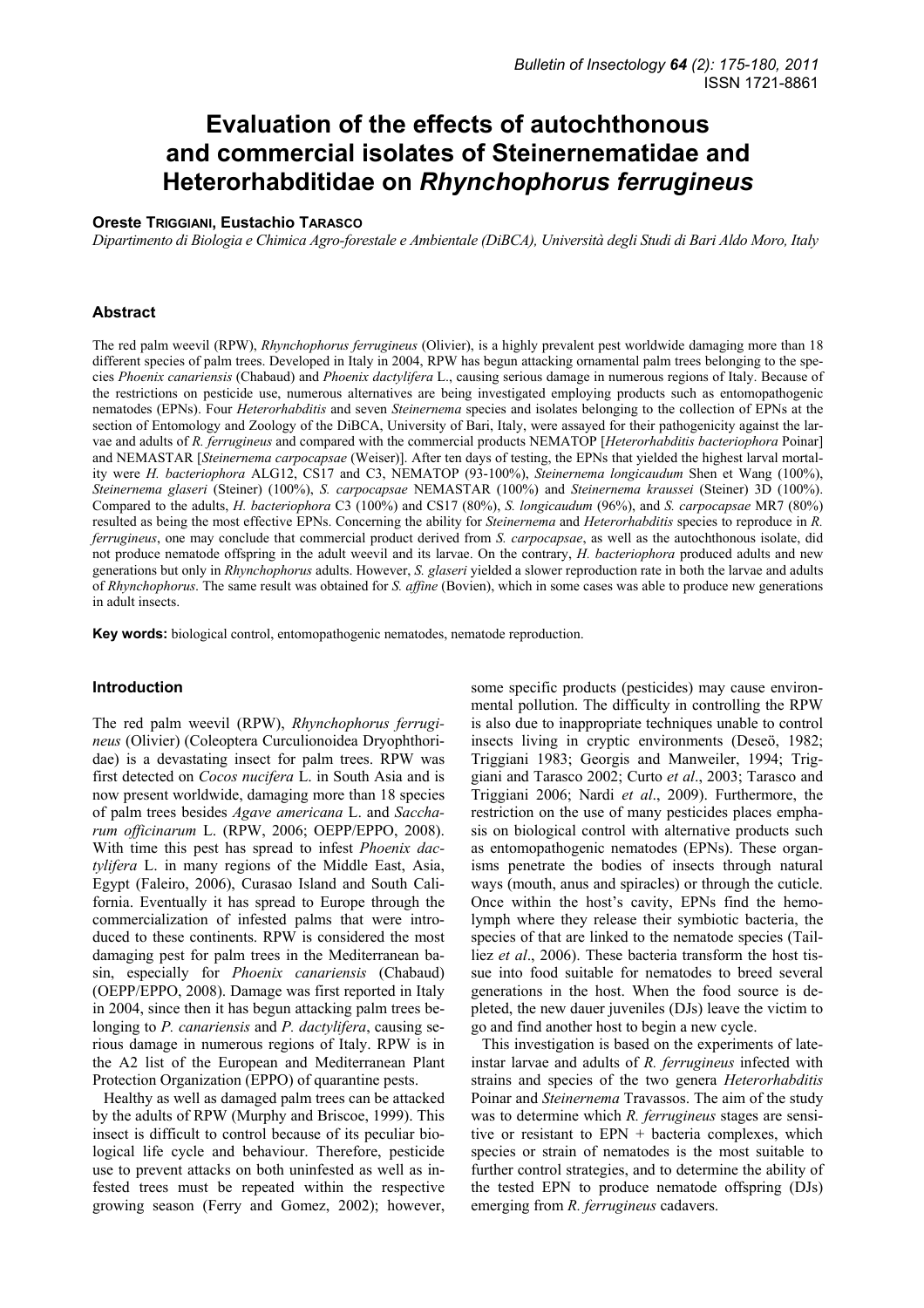## **Materials and methods**

In the laboratory, adult pairs of *R. ferrugineus* were allowed to lay eggs on banana and apple. The eggs were then transferred with a brush onto small spheres of sodium polyacrylate, which had been hydrated in distilled water for 24 hours and sterilized in autoclave. The spheres were set in Petri dishes and completely covered the bottom so as not to roll during manipulation.

The young larvae were transferred daily onto slices of pumpkin or apple to feed and develop. An additional breeding method was implemented whereby adult insect pairs were liberated into wooden cages with thick plastic net as walls, each one containing a palm plant of about 2 m high. After the death of the plant the larvae were withdrawn and given apples as food to allow them to reach the last stage of development and be used for testing. Other material was collected from RPW infested plants which had just been cut down.

Four of the nematodes used in the test belonged to the *Heterorhabditis* species and seven to the *Steinernema* species and two strains from the collection of EPNs at the section of Entomology and Zoology of the DiBCA, University of Bari, Italy. The EPNs selected were those with, preferably, different species of symbiotic bacteria (Tailliez *et al*., 2006) (table 1). All EPNs were assayed for pathogenicity against the larvae and adults of *R. ferrugineus* and compared with commercial products – NEMATOP [*Heterorhabditis bacteriophora* Poinar] and NEMASTAR [*Steinernema carpocapsae* (Weiser)] – supplied by E-nema (Germany). All the EPNs of the collection were reproduced on larvae of late-stage *Galleria mellonella* (L.); early-stage DJ nematodes were taken from water traps, as described by White (1927), and stored for a maximum of 10 days at 10 °C before use. Ten Petri dishes of  $9 \times 2$  cm each were filled with 10 g of sieving peat and sterilized in autoclave. Sterilized tap water was added to the peat in a 1:1 proportion (10 g peat per 10 g water). Three hundred DJs in 0.5 ml sterilized tap water were distributed on the surface of the peat layer in each Petri dish; after 12 hours, one larva of *R. ferrugineus* in the last stage was added. The

control received only 0.5 ml of water. A small piece of apple, as food for the larvae or the adults, was placed in each Petri dish and replaced every second day. Each treatment was replicated three times with 10 larvae or 10 adults. The Petri dishes were placed in groups of 10 in a plastic bag with a wet wad and incubated at  $25 \pm 2$ °C in the dark and 16:8 photoperiod. The same tests were repeated with the adults of *R. ferrugineus* excluding *Heterorhabditis megidis* Poinar, Jackson et Klein.

Mortality was recorded every 2 d for 10 d, and half of the dead samples were placed on modified White traps to recover DJs emerging from cadavers. The second half of the dead samples was dissected to assess the presence of EPNs. All the species and strains of *Heterorhabditis* and *Steinernema* were tested in drops of *Rinchophorus*  hemolymph to observe their growth (Poinar, 1975). Before being assessed in water traps, the weevil samples were disinfested on the surface with 1% sodium hypochlorite for a few seconds, washed three times with sterile water and left to dry on sterile filter paper in sterile Petri dishes.

## Statistical Analysis

The mortality data of adults and larvae were assessed using analysis of variance (ANOVA), and Tukey's (HSD) test was used to compare means. Before conducting ANOVA, all percentages were transformed using the arcsine square root transformation. The cumulative mortality response across the assessment period was analyzed by means of Kaplan-Meier survival analysis. All data were processed utilizing Statistic 9.0. A p value of 0.05 was used in all analyses.

## **Results and discussion**

#### Larvae mortality

The data from the laboratory test (figures 1 and 2) and survival (tables 2 and 3) demonstrated variable susceptibility of *R. ferrugineus* larvae and adults toward EPNs, with higher percentages of mortality and, on average, lower survival rates of the larvae. After 10 d, the EPNs

Table 1. EPNs + their symbiotic bacteria tested in the experiments.

| Nematode                                 | Bacterium                                 |
|------------------------------------------|-------------------------------------------|
| Heterorhabditis bacteriophora *ItH-C3    | Photorhabdus luminescens subsp. laumondii |
| Heterorhabditis bacteriophora ItH-CS17   | Photorhabdus luminescens                  |
| Heterorhabditis megidis NW European type | Photorhabdus luminescens                  |
| Heterorhabditis bacteriophora ** ALG 12  | Photorhabdus luminescens                  |
| Steinernema carpocapsae ItS-MR7          | Xenorhabdus nematophila                   |
| Steinernema feltiae ItS-CO1              | Xenorhabdus bovieni                       |
| Steinernema glaseri USA                  | Xenorhabdus poinarii                      |
| Steinernema affine ItS-FO1               | Xenorhabdus bovieni                       |
| Steinernema kraussei ItS-3D              | Xenorhabdus bovieni                       |
| Steinernema longicaudum USA              | Xenorhabdus ehlersii                      |
| Steinernema apuliae ItS-C5               | Xenorhabdus kozodoii                      |
| Heterorhabditis bacteriophora NEMATOP    | Photorhabdus luminescens                  |
| Steinernema carpocapsae NEMASTAR         | Xenorhabdus nematophila                   |

\*The acronyms ItH and ItS stand for *Heterorhabditis* and *Steinernema* collected in Italy.

\*\*EPN collected in Algeria at Tamanrasset oasis, southern part of the Sahara desert.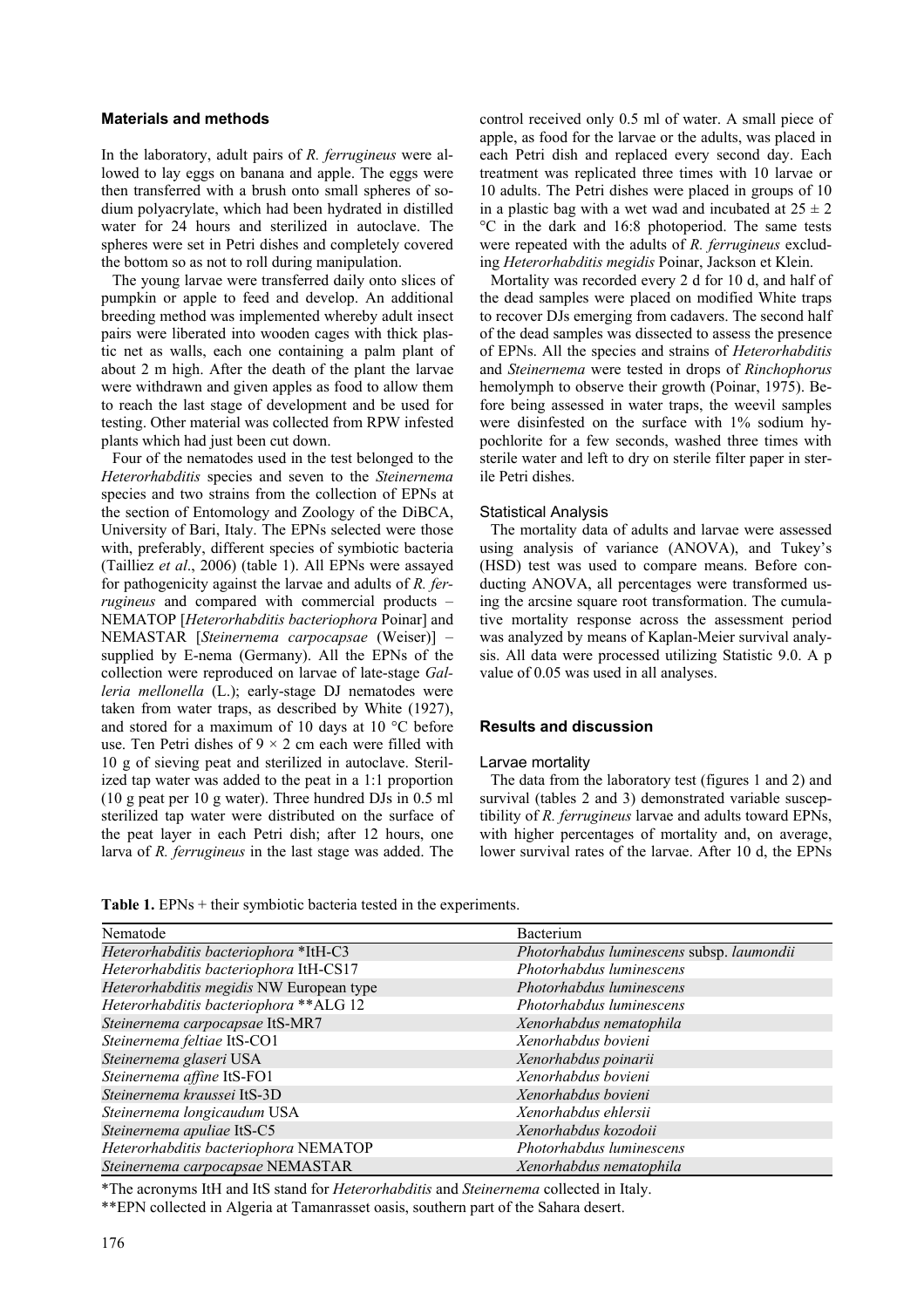

**Figure 1.** Mortality of last instar larvae of *R. ferrugineus* 10 days after the treatment with 13 species and strains of EPNs. Columns marked with the same letter are not statistically different at  $p < 0.05$ , according to the Turkey's HSD test.



**Figure 2**. Mortality of adults of *R. ferrugineus* 10 days after the treatment with 12 species and strains of EPNs. Columns marked with the same letter are not statistically different at  $p < 0.05$ , according to the Turkey's HSD test.

**Table 2.** Average survival time (AST) (Kaplan-Meier) of last instar of *R. ferrugineus* larvae exposed to 13 EPNs for 10 days. Means with the same letter are not significantly different ( $p < 0.05$ ) according to the Long-rank test.

| EPNs / $R$ . <i>ferrugineus</i> larvae | $^{\circ}$ AST d + SE | Confidence interval |     |
|----------------------------------------|-----------------------|---------------------|-----|
| H. bacteriophora ** ALG12              | $4.667 \pm 0.288$     | $4.102 - 5.231$     | B   |
| S. carpocapsae ItS-MR7                 | $6.933 \pm 0.429$     | $6.092 - 7.775$     |     |
| S. feltiae * ItS-CO1                   | $9.200 \pm 0.274$     | $8.663 - 9.737$     | E   |
| H. bacteriophora ItS-CS17              | $5.067 \pm 0.245$     | $4.587 - 5.546$     | BC  |
| S. glaseri USA                         | $5.067 \pm 0.185$     | $4.704 - 5.430$     | BC. |
| S. affine ItS-FO1                      | $9.467 \pm 0.248$     | $8.980 - 9.953$     | ΕF  |
| H. megidis NW European type            | $9.733 \pm 0.187$     | $9.366 - 10.101$    | E   |
| S. longicaudum USA                     | $5.200 \pm 0.182$     | $4.843 - 5.557$     |     |
| H. bacteriophora NEMATOP               | $4.267 \pm 0.230$     | $3.817 - 4.717$     | AB  |
| S. carpocapsae NEMASTAR                | $3.867 \pm 0.093$     | $3.685 - 4.048$     | A   |
| S. apuliae ItSC5                       | $9.600 \pm 0.219$     | $9.171 - 10.029$    | F   |
| S. kraussei ItS3D                      | $5.030 \pm 0.192$     | $4.633 - 5.358$     | B   |
| H. bacteriophora ItHC3                 | $4.5 \pm 0.880$       | $4.102 - 4.842$     | AB  |

\*The acronyms headed by ItH and ItS means: *Heterorhabditis* and *Steinernema* collected in Italy.

\*\*EPN collected in Algeria at Tamanrasset oasis, southern part of Sahara desert.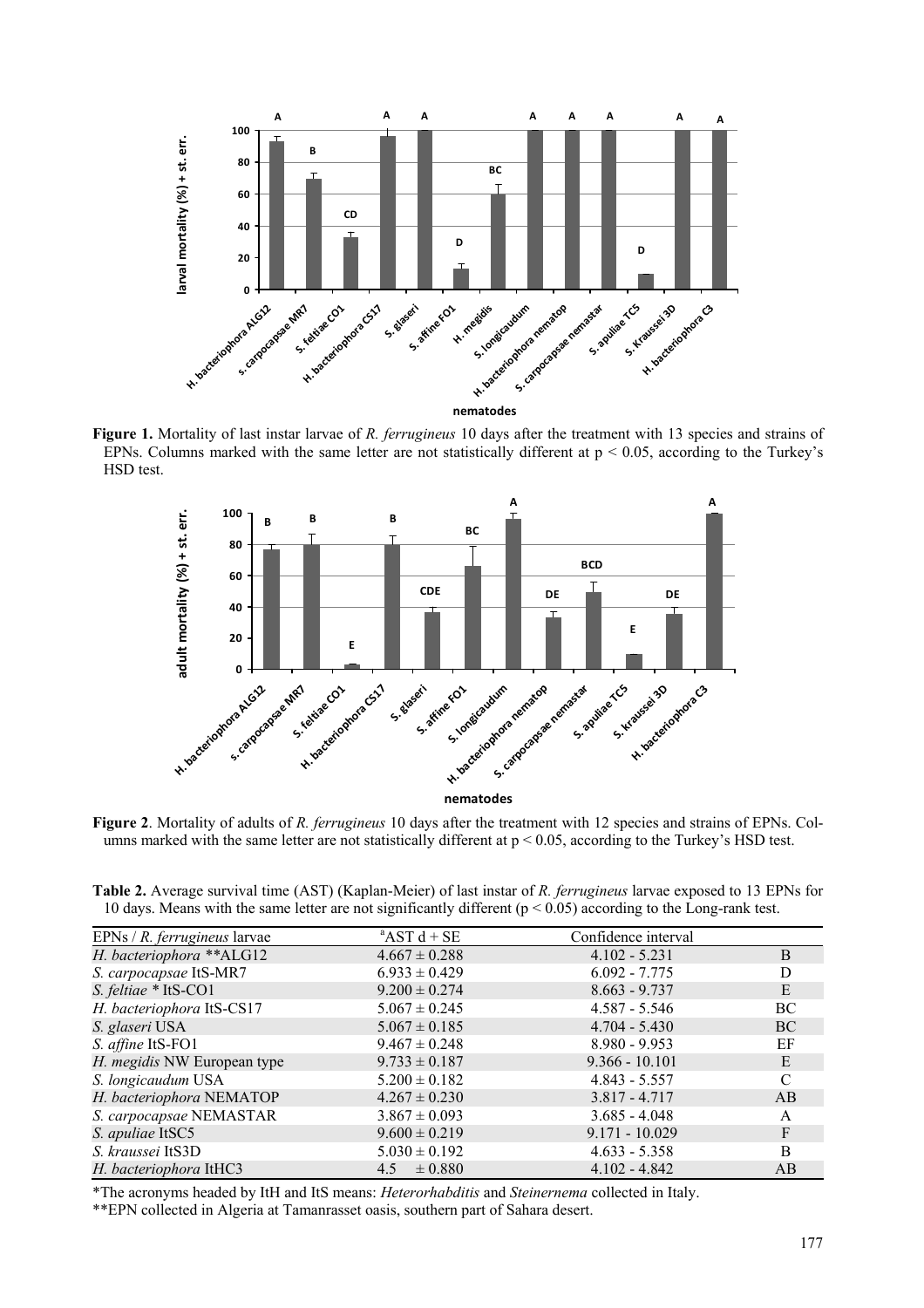| Table 3. Average survival time (AST) (Kaplan-Meier) of adults of R. ferrugineus adults exposed to 12 EPNs for 10 |  |  |
|------------------------------------------------------------------------------------------------------------------|--|--|
| days. Means with the same letter are not significantly different ( $p < 0.05$ ) according to the Long-rank test. |  |  |

| EPNs/R. ferrugineus adults | $AST d + SE$      | Confidence interval |               |
|----------------------------|-------------------|---------------------|---------------|
| H. bacteriophora ALG12     | $6.933 \pm 0.309$ | $6.328 - 7.539$     | B             |
| S. carpocapsae ItSMR7      | $5.533 \pm 0.429$ | $4.693 - 6.374$     | A             |
| S. feltiae ItSCO1          | $9.933 \pm 0.066$ | $9.805 - 10.062$    | D             |
| H. bacteriophora ItHCS17   | $7.667 \pm 0.268$ | $7.141 - 8.192$     | B             |
| S. glaseri USA             | $8.800 \pm 0.378$ | $8.059 - 9.541$     | $\mathcal{C}$ |
| S. affine ItSFO1           | $6.933 \pm 0.419$ | $6.112 - 7.754$     | B             |
| S. longicaudum USA         | $5.867 \pm 0.187$ | $5.500 - 6.233$     | $\mathsf{A}$  |
| H. bacteriophora NEMATOP   | $7.733 \pm 0.594$ | $6.569 - 8.898$     | BC            |
| S. carpocapsae NEMASTAR    | $6.533 \pm 0.653$ | $5.254 - 7.813$     | ABC           |
| S. apuliae ItSTC5          | $9.800 \pm 0.110$ | $9.585 - 10.015$    | D             |
| S. kraussei ItS3D          | $7.533 \pm 0.394$ | $6.544 - 8.398$     | <b>BC</b>     |
| H. bacteriophora ItHC3     | $5.366 \pm 0.287$ | $4.826 - 6.133$     | A             |

that yielded the greatest efficacy were: all *H. bacteriophora* strains killing 93-100% of the larvae; the American strains of *Steinernema glaseri* (Steiner) and *Steinernema longicaudum* Shen et Wang; *S. carpocapsae* NEMASTAR and *Steinernema kraussei* (Steiner) controlling 100% of RPW larvae (figure 1). The same species recorded inferior survival rates of the larvae (table 2); *S. carpocapsae* NEMASTAR provided the best results (AST = 3.867), followed by *H. bacteriophora* NEMA-TOP (AST = 4.267) and *H. bacteriophora* ItHC3 (AST  $= 4.5$ ). Whereas, the high susceptibility of the weevil larvae to *S. carpocapsae* was verified in our test and confirmed by the trials of Gomez Vives *et al*. (2008).

These data seem to be in contrast with what has been asserted by Shamseldean (2000), where the higher concentration tested (500 infective juveniles IJs/larva) *S. carpocapsae* controlled only 40% of late-stage RPW larvae. The same author (Shamseldean *et al*., 1994) also stated that six isolates of *Heterorhabditis* collected from different places in Egypt infected the larvae of *R. ferrugineus* to a high degree and were more effective against the larvae than to the pupae and adults of the insect. Shamseldean maintains that the nematode isolates could infect and reproduce on both *G. mellonella* and *R. ferrugineus.* The high sensibility of *R. ferrugineus* toward *H. bacteriophora* noted in our laboratory test was also confirmed by Atakan *et al*. (1979), who reported that in Turkey, where trunks had been cut down, a natural infestation of *H. bacteriophora* killed 69% of *R. ferrugineus* larvae. Our laboratory tests demonstrated that *H. megidis* controlled at least 60% of *R. ferrugineus* larvae, whereas Martin-Molina reported 100% larval mortality (Martin-Molina *et al*., 2001). Among the EPNs tested by us, the poorest results were recorded by *Steinernema apuliae* Triggiani, Mracek et Reid (10%), *Steinernema affine* (Bovien) (13%) and *S*. *feltiae* (33%). This low incidence of *Steinernema feltiae* (Filipjev) mortality on the larvae of *R. ferrugineus* in laboratory testing was also pointed out by Abbas *et al*. (1991).

## Adult mortality

Adult mortality of RPW, due to the *H. bacteriophora* ItHC3 strain was demonstrated for all adults of the *Rhynchophorus* species  $(AST = 5.366)$  (figure 2, table 3), whereas the commercial NEMATOP was less effective (less than 40% adults mortality). *S. longicaudum* confirmed its own excellent activity against the adult of *Rhynchophorus* (96% mortality, AST = 5.867). Of the *S. carpocapsae* strains, the commercial one (NEMAS-TAR) (very effective against the larvae of the RPW) was not so efficient as the Italian strain (ItS-MR7, collected in Italy) in limiting the vitality of the adult insect. Although *S. kraussei* yielded promising results against RPW larvae (100% larval mortality) even if with slower activity, it failed to control adult insects effectively. The excellent activity of *S. glaseri*, though slower than that of *S. carpocapsae* and *H. bacteriophora*, against the larvae of *Rhynchophorus* was not so effective against the adult RPW; similarly, *S. glaseri* exhibited scarce effectiveness against the adult insect. According to Shamseldean (2000), the adults of *R. ferrugineus* demonstrate higher sensitivity to the Egyptian isolate of *H. bacteriophora* (local isolate-EBR 30), whereas *S. carpocapsae* (European isolate) would yield the lowest, even at elevated concentrations.

Poor capacity to kill the adults of RPW, as well as for the larvae, was highlighted by *S. glaseri* (35%), *S. feltiae* (3%) and *S. apuliae* (10%) with higher survival time of the adults (figure 2, table 3).

The excellent activity of *S. glaseri*, though slower than that of *S. carpocapsae* and *H. bacteriophora*, against the larvae of *Rhynchophorus* was not so effective against the adult RPW; similarly, *S. glaseri* exhibited scarce effectiveness against the adult insect.

## Reproduction of EPNs in *R. ferrugineus*

Based on our laboratory tests, NEMASTAR, the commercial *S. carpocapsae*-based product, as well as the autochthonous isolate did not produce nematode offspring in the larvae and adults of RPW. In contrast, 3 d after treatment with *S. carpocapsae* in chitosan, Gómez Vives *et al.* (2008) found a very large number of EPNs in all dead adults of *R. ferrugineus.* Whereas, after 3 weeks no *S. carpocapsae* EPNs were isolated in 25% of the insects. The ability of *S. carpocapsae* to generate offspring in adult RPW is also pointed out by Saleh and Alheii (2003). Furthermore our tests showed that the larvae of *R. ferrugineus* killed by *H. bacteriophora* iso-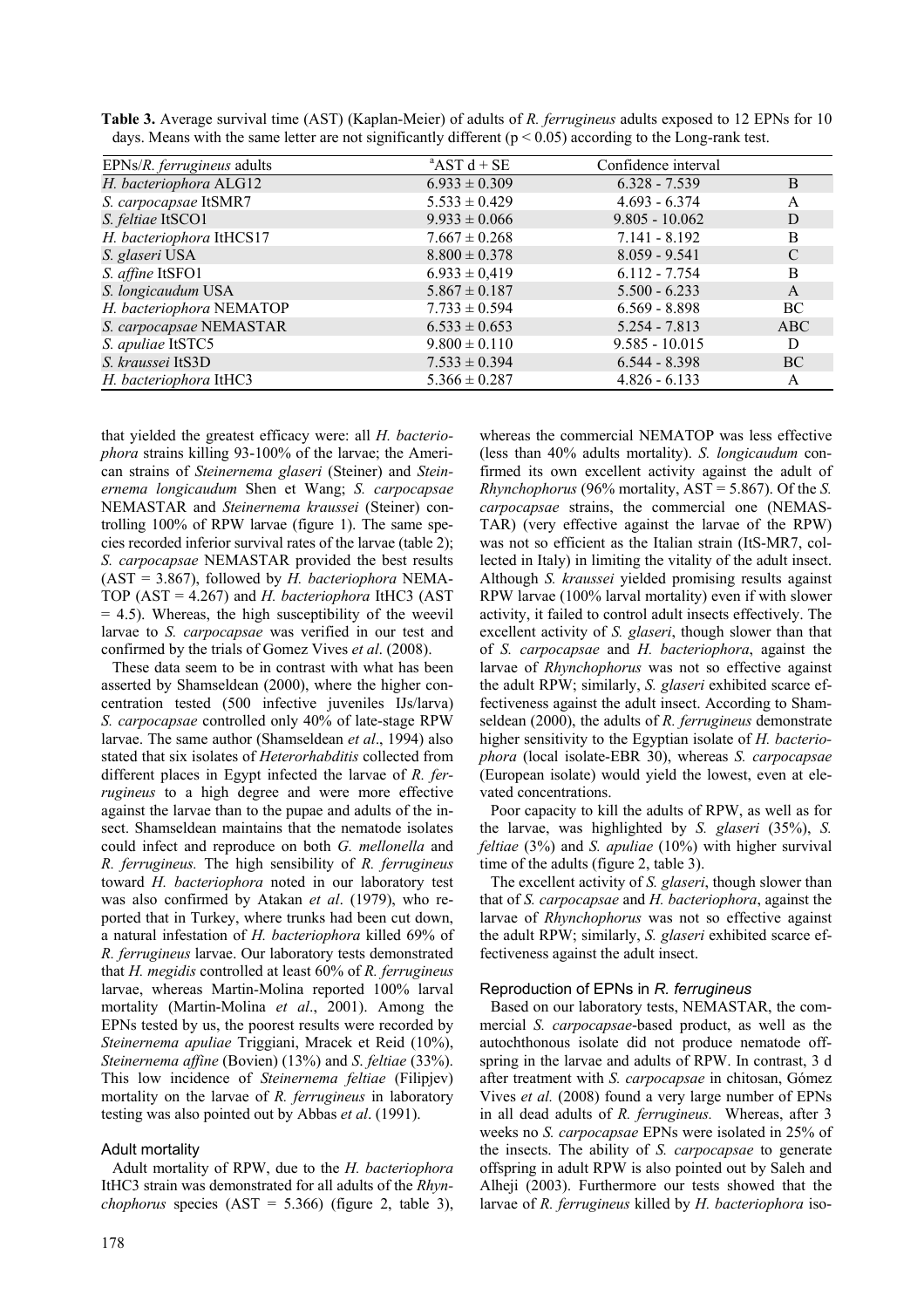

**Figure 3.** DJs of *S. glaseri* emerging from adults of *R. ferrugineus*. (In colour at www.bulletinofinsectology.org)

lates very rarely harboured live EPNs, despite the highlighted red and green colour variations which are typical of *Photorhabdus* bacterial proliferation where tissues appear "gummy".

The difficulty of the *H. bacteriophora* species and isolates to reach adult stage in the larvae of the weevil host was tested by adding some DJs in drops of *Rhynchophorus* haemolymph, according to the technique illustrated by Poinar (1975). In contrast, *H. bacteriophora* reached the adult stage and produced new generations in *Rhynchophorus* adults. The ability of *H. bacteriophora* to reproduce in adult RPW was confirmed by Shamseldean (2000). We conclude that the majority of the species and/or isolates of *Heterorhabditis* used in the laboratory tests in Egypt were reproduced in the adult RPW, yielding a high number of DJs, whereas a lower number of DJs emerged from larvae and pupae. *S. glaseri* was the only EPN tested in our laboratory that was able to reproduce in *R. ferrugineus* larvae and adults. Despite its slow action in time tests, *S. glaseri* killed all of the larvae reproducing in *Rhynchophorus*  species, but was less capable of controlling the adults it reproduced in high numbers (figure 3).

A similar observation can be made for *S. affine*, which resulted as being less effective but was able in some cases to use the tissue of the adult insects to produce new generations. In *R. ferrugineus* larvae and adults*,*  different reactions occurred from the attack of related nematodes and bacteria; it is evident that the bacteria *Photorhabdus luminescens* and *P. luminescens* subsp*. laumondii* (*H. bacteriophora*), *Xenorhabdus poinarii* (*S. glaseri*) and *X. bovieni* (*S. affine*) provide nematodes with tissues of their victim to reproduce in adult insects. The lack of reproduction of some EPNs species in the larvae and adults of *R. ferrugineus* constitutes striking data that warrant further studies*.*

## **Acknowledgements**

The research was carried out as part of the three-year project "Defence against the red palm weevil, *Rhynchophorus ferrugineus*" DIPROPALM, approved and financed by the Italian MiPAAF with D.M. 684/7303/08 of 11/03/2008.

## **References**

- ABBAS M. S. T., SALEH M. M. E., AKIL A. M., 2001.- Laboratory and field evaluation of the pathogenicity of entomopathogenic nematodes to the red palm weevil, *Rhyncophorus ferrugineus* (Oliv.) (Col.: Curculionidae).- *Journal of Pest Science*, 74: 167-168.
- ATAKAN E., ELEKÇIOĞLU H., GÖZEL U., GÜNEŞ Ç., YÜKSEL O., 2009.- First report of *Heterorhabditis bacteriophora* (Poinar, 1975) (Nematoda: Heterorhabditidae) isolated from the red palm weevil, *Rhyncophorus ferrugineus* (Oliver, 1970) (Coleoptera: Curculionidae) in Turkey.- *Bulletin OEPP/EPPO Bulletin*, 39: 189-193.
- CURTO G., SANTI R., VAI N., BARANI A., VEZZADINI S., RICCI M., 2003.- Controllo biologico di larve di *Saperda carcharias* (L.) in un pioppeto industriale.- *Atti Convegno Nazionale "Nematodi quali agenti biologici di controllo su insetti di rilevanza sia per l'agricoltura che per la salute"*.- Perugia, Italy, September 23, 2003, (CD version).
- DESEÖ K. V., 1982.- Prove di lotta col nematode entomopatogeno *Neoaplectana carpocapsae* Weiser contro i rodilegno *Cossus cossus* L. e *Zeuzera pyrina* L. (Lepidoptera Cossidae).- *Atti Giornate Fitopatologiche*, 3: 3-10.
- FALEIRO J. R., 2006.- A review of the issues and management of the red palm weevil *Rhyncophorus ferrugineus* (Coleoptera: Rhyncophoridae) in coconut and date palm during the last one hundred years*.- International Journal of Tropical Insect Science*, 26: 135-154.
- FERRY M., GOMEZ S., 2002.- The red palm weevil in the Mediterranean area.- *Palms*, 46: 172-178.